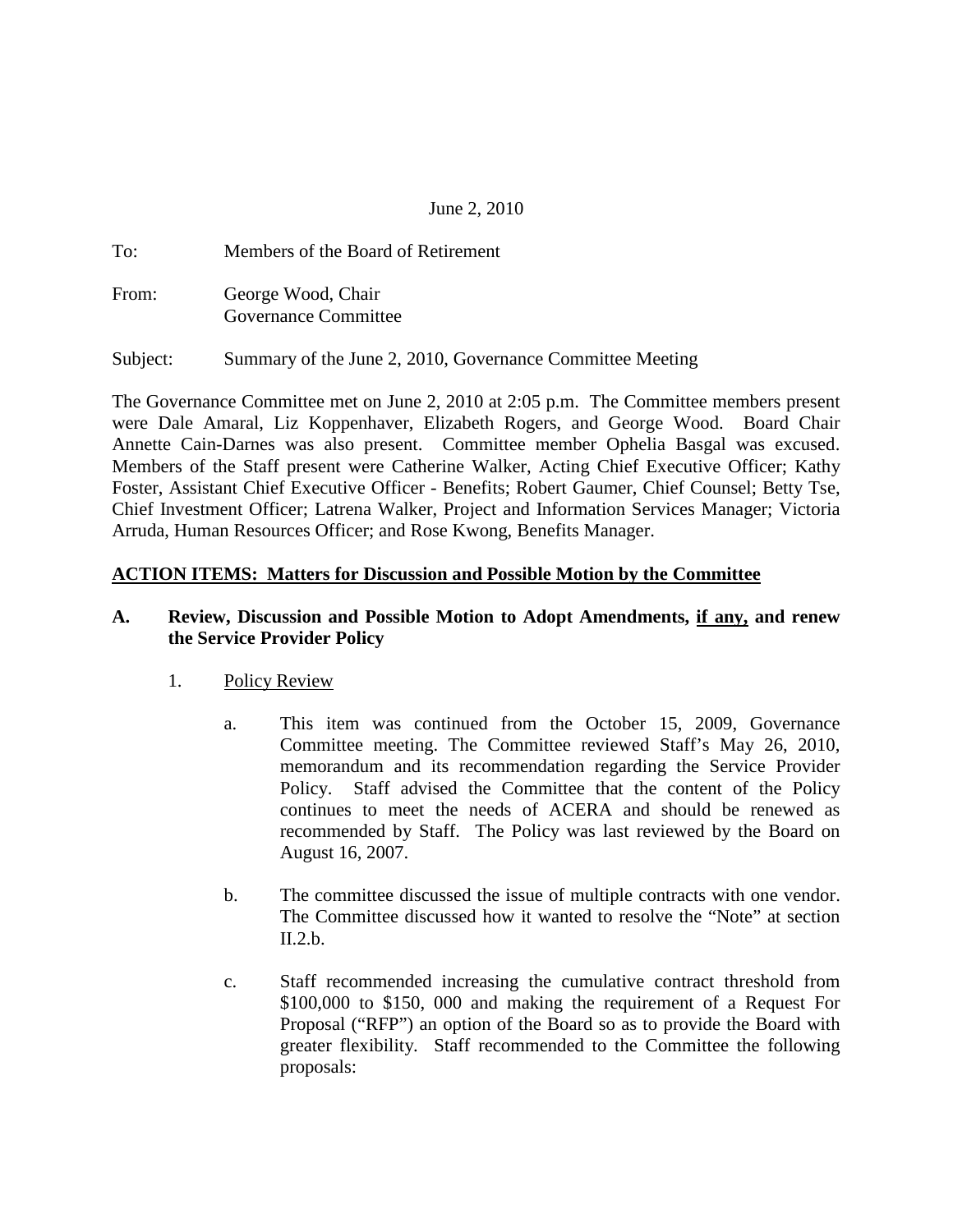Governance Committee Minutes June 2, 2010 Page 2

- (1) Disclosure to the Board anytime ACERA has multiple contracts with one service provider and whether those contracts exceed the \$100,000 and/or \$150,000 limit. If so, those contracts would require Board approval wherein the Board will have the following options: (a) whether or not to request an RFP; (b) authorize the contract for multiple retention; or (c) instruct ACERA to hire a different service provider.
- (2) Change the words "SHALL" and "MUST" to "MAY issue an RFP…" in subsection 1 (b) on page 2 of the Policy.
- d. After an in-depth discussion, the Committee agreed to retain the \$100,000 limit for contracts instead of the increase to \$150,000.
- e. Staff proposed the following additional revisions to the Policy:
	- (1) On page 1, section I, revise the Policy to read: "1.The purpose of this policy is to establish the Board's practice for selecting **selection** and **retention** of hiring service providers."
	- (2) On page 1, section II, revise the Policy to read: "…Association (including a custodial bank, actuary, outside attorney), but excludes investment…"
	- (3) On page 2, section II (b), revise the Policy to read: "…ongoing basis **as provided in the Internal Audit Plan**…"
	- (4) On page 2, subsection II (c), revise the Policy to read: "All contracts with a Service Provider that **is a "consultant" as that term is defined under** fit within the definition of "consultant" found in 2 CCR §§ 18701(a)(2) or 18702.2 shall require **that** the Service Provider to file a statement of economic interests (Fair Political Practices Commission Form 700) **as required under ACERA's** pursuant to the Conflicts of Interest Code for ACERA, which includes Consultants in the list of Designated Positions. However, the disclosure requirements for…"
	- (5) On page 2, subsection 1 (b), revise the Policy to read: "Note: **Excluding the contracts listed in subsection (a) above**, A**a**s used in this section, **the estimated annual cost** the dollar value of a contract includes the combined value of multiple contracts between ACERA and the same entity or a closely related subsidiary."

Staff also recommended that the "Note" be excluded from those contracts already accounted for in subsection 1 (a) of the Policy, as those contracts already require Board approval.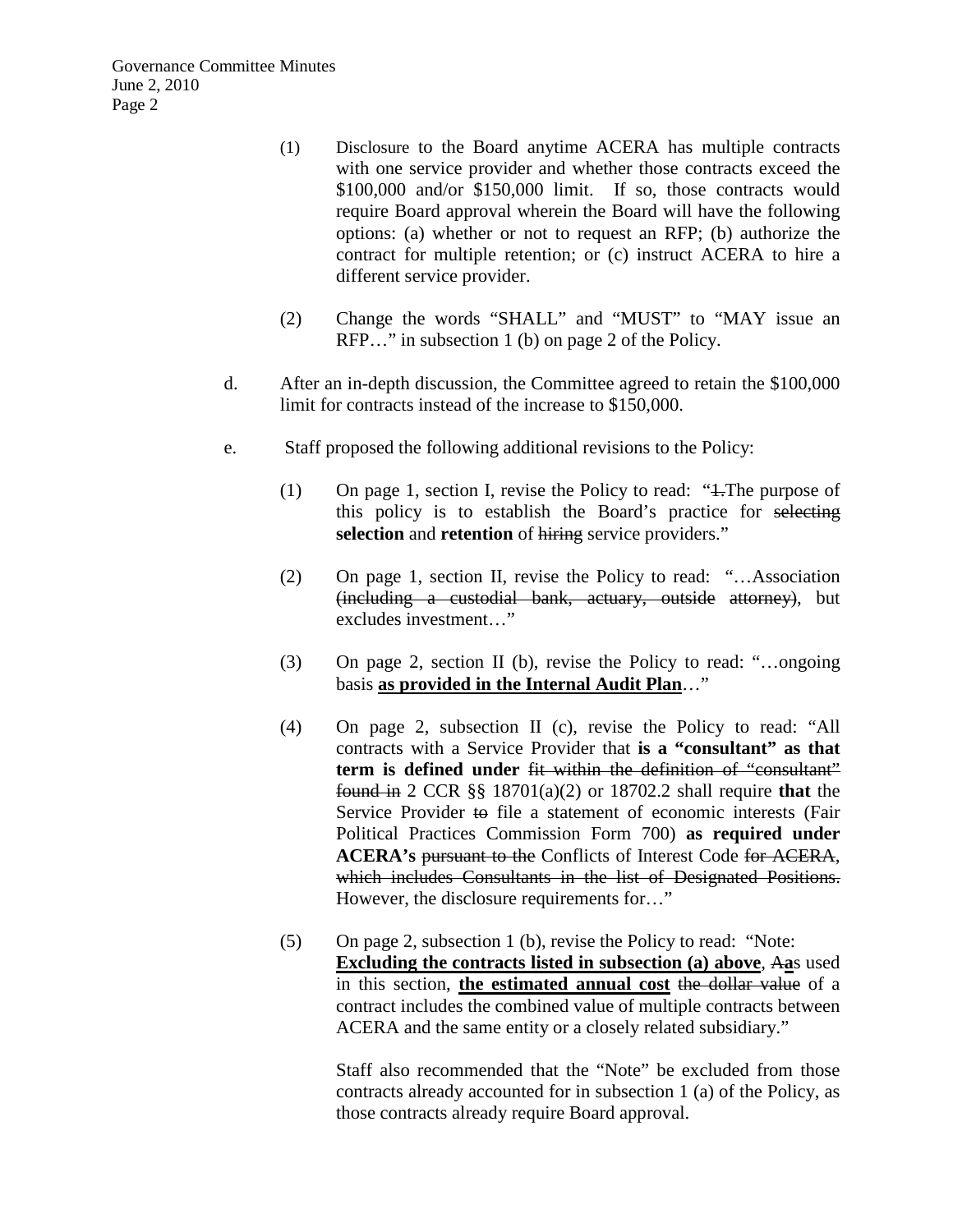#### 2. Motion

It was moved by Annette Cain-Darnes, seconded by Dale Amaral, and the motion carried that the Committee recommend to the full Board that it renew the Service Provider Policy, with revisions, as recommended by Staff and the Committee.

#### **B. Review, Discussion, and Possible Motion to Adopt Amendments, if any, and Renew the Senior Management Contingency Plan**

- 1. Policy Review
	- a. The Committee reviewed Staff's May 26, 2010, memorandum and its recommendation regarding the Senior Management Contingency Plan wherein Staff advised the Committee that the content of the Policy continues to meet the needs of ACERA and should be renewed as recommended by Staff. The Policy was last reviewed by the Board on March 20, 2008.
	- b. The Committee recommended only non-substantive and format changes to the Policy in an effort to ensure that each Board Policy has a consistent format. Staff recommended that the language on page 1, section I, be revised to read as follows: "...there will exist a clear and rational plan exists to provide insure continuity…".
- 2. Motion

It was moved by Liz Koppenhaver, seconded by Elizabeth Rogers, and the motion carried that the Committee recommend to the full Board that it renew the Senior Management Contingency Plan and incorporate Staff's non-substantive and format changes.

#### **C. Review, Discussion, and Possible Motion to Adopt Amendments, if any, and Renew the Conflict of Interest Policy**

- 1. Policy Review
	- a. The Committee reviewed Staff's May 26, 2010, memo and its recommendation regarding the Conflict of Interest Policy wherein Staff advised the Committee that the content of the Policy continues to be appropriate in meeting the needs of ACERA and should be renewed as recommended by Staff. The Policy was last reviewed on August 20, 2009.
	- b. The Committee was informed that Staff created a list that identifies all of the individuals and companies with whom ACERA is contracting with at any given time. Staff recommended adding the following language on page 6, subsection (F) of the Policy: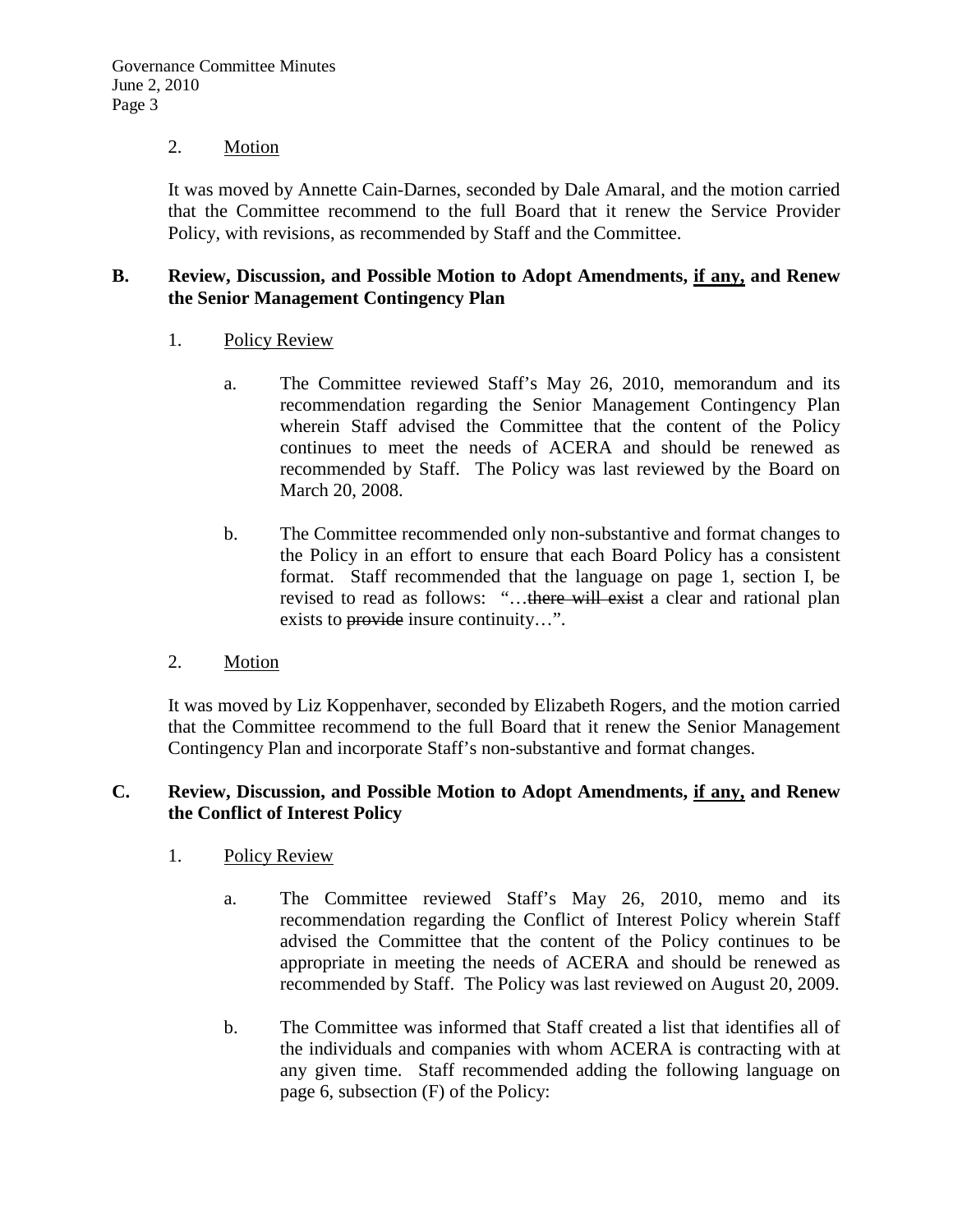Governance Committee Minutes June 2, 2010 Page 4

> "In order to facilitate compliance with the provisions of this Policy, the ACERA Legal Department will maintain and deliver to Board Trustees a quarterly report, and make available upon request, a report of the individuals and entities with whom ACERA is contracting with for services, so as to assist the trustees and staff with disclosure and/or recusal obligations relating to their own economic interests, including those of their immediate family members."

2. Motion

It was moved by Elizabeth Rogers, seconded by Liz Koppenhaver, and the motion carried that the Committee recommend to the full Board that it renew the Conflict of Interest Policy, with revisions, as recommended by Staff and the Committee.

### **D. Review, Discussion, and Possible Motion to Adopt Amendments, if any, and Renew the Conflict of Interest Code for ACERA.**

- 1. Policy Review
	- a. The Committee reviewed Staff's May 26, 2010, memorandum and its recommendation regarding the Conflict of Interest Code wherein Staff advised the Committee that the content of the Code continues to meet the needs of ACERA and should be renewed as recommended by Staff. The Code was reviewed in August 2009. Staff recommended adding the Internal Auditor position to the list of designated positions in Appendix B. Staff also made the following minor non-substantive revision in Appendix A, section I, to read as follows: " … future **may likely** provide…".
- 2. Motion

It was moved by Elizabeth Rogers, seconded by Liz Koppenhaver, and the motion carried to recommend to the full Board to renew the Conflict of Interest Code, with revisions, as recommended by Staff.

#### **INFORMATION ITEMS**

#### **Discussion of purpose and parameters for the Media Policy**

The Committee reviewed Staff's May 26, 2010, memorandum and its recommendation regarding the development of a Media Policy. It was noted that the purpose of the Media Policy is to insure that ACERA's responses to media inquiries are communicated through a controlled, informed representative to legitimate media representatives because improper disclosure of confidential, inaccurate, or inappropriate information to the media could harm ACERA's reputation and expose ACERA to liability**.**